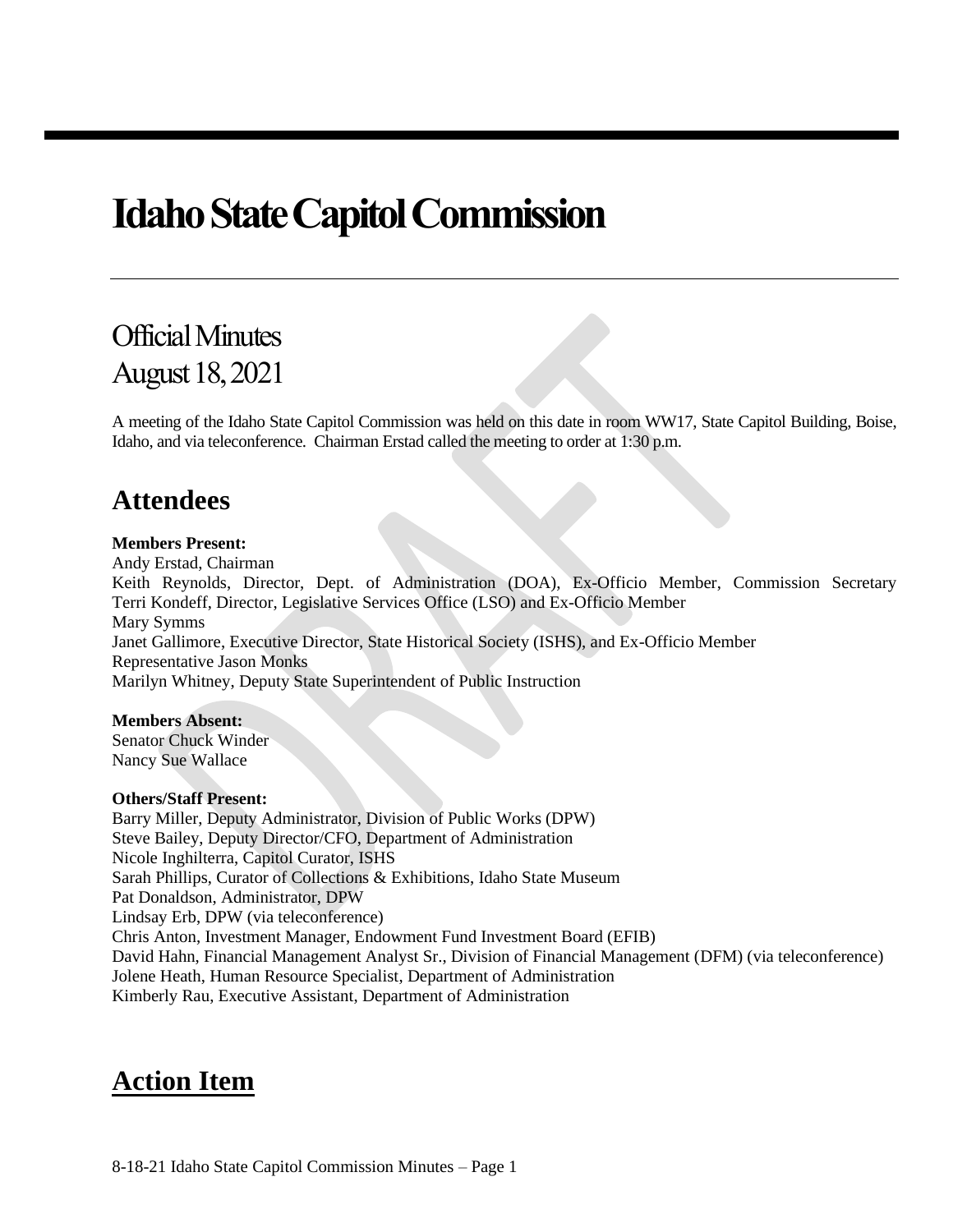### **Approve February 17, 2021 Meeting Minutes:**

**MOTION: Commissioner Reynolds moved, and it was seconded by Commissioner Gallimore that the minutes of the February 17, 2021 Idaho State Capitol Commission meetings be approved as written. The motion passed unanimously.**

# **Capitol Finances**

#### **Fiscal Report:**

#### **Endowment Fund Analysis (June 30, 2021)**

The Endowment Fund provides income to operate the Capitol Commission and to maintain the Capitol, Mr. Bailey explained. The source of revenue for this Fund is primarily revenue generated by investments managed by the EFIB. Other revenue is generated by approximately 7,000 acres of forest land managed by the Department of Lands and the sale of specialized license plates.

The beginning Fund balance for FY21 was \$42,935,716. Revenue from forest lands was \$212,166, license plate revenues were \$136,502, and investment earnings were \$12,163,864, bringing the total available funds to \$55,448,248. Total uses were \$2,825,128, which included management fees related to the fund and a \$2,450,000 transfer to the Capitol Maintenance Reserve Fund. The remaining balance was \$52,623,120. Reserve fund balance is \$10,149,810, which represents a 14% increase year over year.

#### **Appropriated Funds – Cash Flow Statement (June 30, 2021)**

There are two funds reported in the Appropriated Funds Cash Flow statement. The *Capitol Commission Operating Fund* supports small maintenance projects for the Capitol and administrative costs of the Commission. The Fund started the fiscal year with \$99,874 and was increased by \$1,650 from interest earnings, and \$250,000 by the previously mentioned transfer from the *Capitol Maintenance Reserve Fund*. Total operating cash available for the year was \$351,524. Uses of cash totaled \$128,043. The ending cash balance was \$223,481 which represents a 124% increase

The *Capitol Maintenance Reserve Fund* is used for major projects related to the Capitol as well as a transfer conduit for funds between the Endowment Fund and the *Commission Operating Fund*. The *Capitol Maintenance Reserve Fund* began the year with \$4,638. Transfers to *Appropriated Fund* from EFIB were \$2,450,000, which included the \$250,000 pass-through transfer to the *Commission Operating Fund,* and Interest revenue of \$2,289 leaving an ending cash balance of \$1,600,659, a considerable increase over the previous year.

#### **Appropriated Expenditures and FY22 Budget Request (June 30, 2021)**

The Appropriated Expenditures in the Operating Fund came to \$128,043 which is a 35% variance of \$69,962 from the actual FY21 Budget.

Maintenance Reserve Fund expenses were \$606,269 which is a 72% variance from the actual FY21 Budget.

#### **Project Expenditure Report (June 30, 2021)**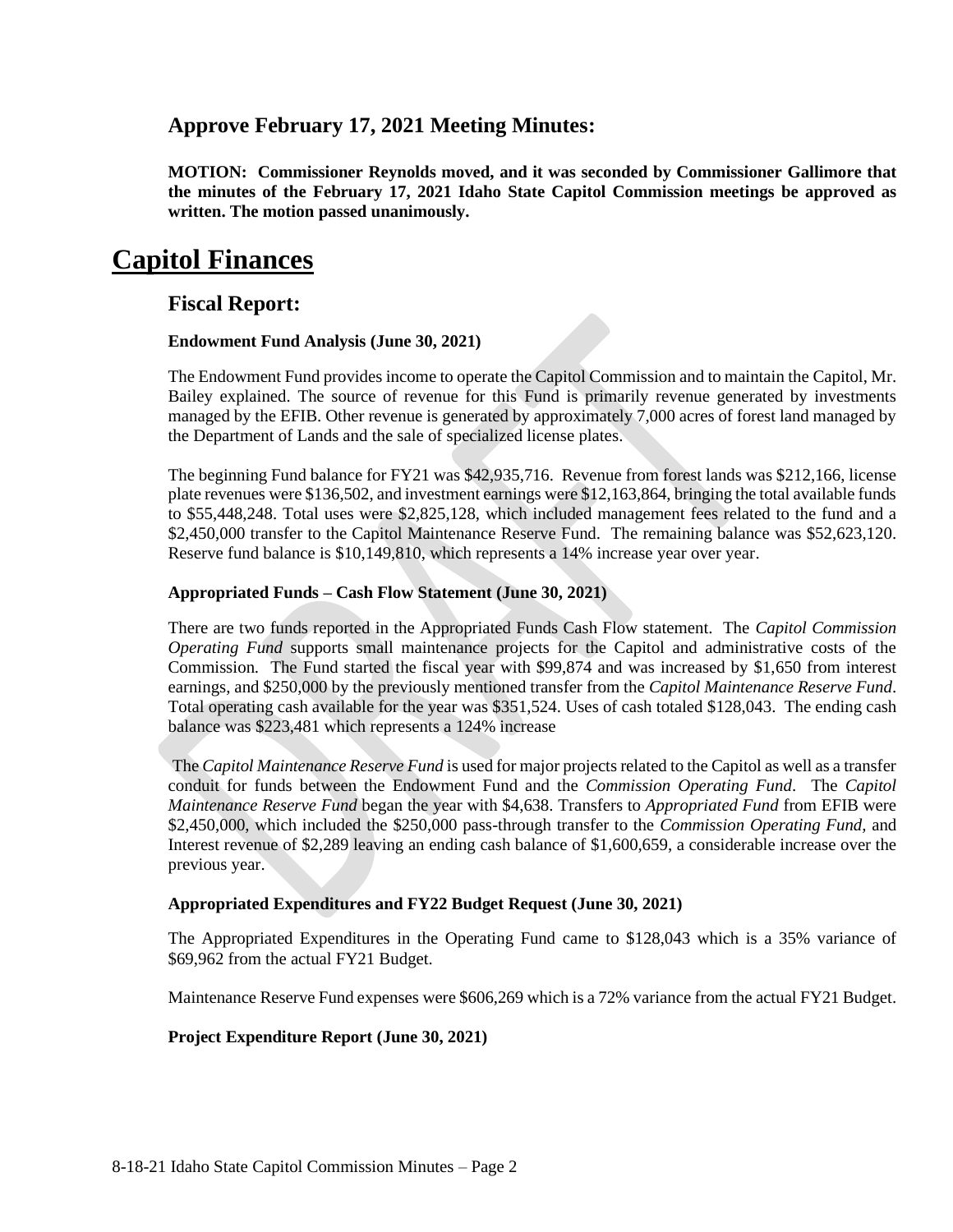|                                                                                                                                                                                                                                                                                                                                                                                                                                                                                                                                                                                                                                                                                                                                                                                          | FY 2020<br><b>Expenditures</b>                                                                                       | FY 2021<br><b>Expenditures</b>                                                     |  |  |  |  |  |  |
|------------------------------------------------------------------------------------------------------------------------------------------------------------------------------------------------------------------------------------------------------------------------------------------------------------------------------------------------------------------------------------------------------------------------------------------------------------------------------------------------------------------------------------------------------------------------------------------------------------------------------------------------------------------------------------------------------------------------------------------------------------------------------------------|----------------------------------------------------------------------------------------------------------------------|------------------------------------------------------------------------------------|--|--|--|--|--|--|
| <b>Project Expenditures - Operating Fund</b>                                                                                                                                                                                                                                                                                                                                                                                                                                                                                                                                                                                                                                                                                                                                             |                                                                                                                      |                                                                                    |  |  |  |  |  |  |
| <b>ADA Restroom Modification</b><br><b>Urinal Replacement</b><br>Governor's Office Floor Maintenance<br>Marble Repair<br>EW 29 Door Install<br>House Chair Suite - Electrical<br>Data Room Security Bars<br><b>Re-roof Domes</b><br>Kitchen Equipment Repair<br>ADA Accomodation - 1st floor<br><b>Capitol Electrical Vault Repair</b><br>Access Hardware - Governor's suite<br>Kitchen Cooler Repair<br>Chamber Balcony Signage<br><b>Replacement of Urinals</b><br>Jefferson Street Entry Door Pivots<br>Cooler Repair, Kitchen<br><b>Hood and Duct Cleaning</b><br>Capitol A/V Technology Updates<br>Mechanical System Replacement in EW22<br><b>Wireless Receiver and Transmitter</b><br>Hardware in Women's Restroom<br>Supplimental Heating to Office W135<br><b>Cooler Repair</b> | 175<br>1.974<br>5,812<br>1,025<br>562<br>875<br>1.440<br>9,563<br>1,668<br>5,810<br>12,965<br>15,587<br>247<br>4.060 | 22,687<br>24,232<br>385<br>550<br>28,302<br>8,794<br>922<br>7,686<br>25,716<br>107 |  |  |  |  |  |  |
| <b>Total Operating Fund Projects</b>                                                                                                                                                                                                                                                                                                                                                                                                                                                                                                                                                                                                                                                                                                                                                     | 61,764                                                                                                               | 119,382                                                                            |  |  |  |  |  |  |
| Project Expenditures - Maintenance Fund                                                                                                                                                                                                                                                                                                                                                                                                                                                                                                                                                                                                                                                                                                                                                  |                                                                                                                      |                                                                                    |  |  |  |  |  |  |
| Door Access Control<br>Capitol Glass Replacement                                                                                                                                                                                                                                                                                                                                                                                                                                                                                                                                                                                                                                                                                                                                         |                                                                                                                      | 586,015<br>20,254                                                                  |  |  |  |  |  |  |
| <b>Total Maintenance Fund Projects</b>                                                                                                                                                                                                                                                                                                                                                                                                                                                                                                                                                                                                                                                                                                                                                   |                                                                                                                      | 606,269                                                                            |  |  |  |  |  |  |

### **Action Item: Approve FY23 Budget:**

Deputy Director Bailey presented the proposed FY23 Budget, which is reflective of the FY22 Budget.

Deputy Director Bailey requested approval for the FY23 Budget

**MOTION: Commissioner Symms-Pollot moved, and it was seconded by Commissioner Gallimore to approve the FY23 Budget as written. The motion passed unanimously.**

### **Update on Investments:**

Mr. Anton pointed out that the Capitol Commission's investment funds are in very good order, as shown in the chart below. The endowment fund was up 29.7% during fiscal 2021, which is 3.8% above the benchmark. This surpasses our previous record of 24.6% that took place in fiscal year 2011 as financial markets recovered from the great financial crisis. Large growth stocks outperformed early in the fiscal year, as big technology companies were best positioned to support new ways of living and working from home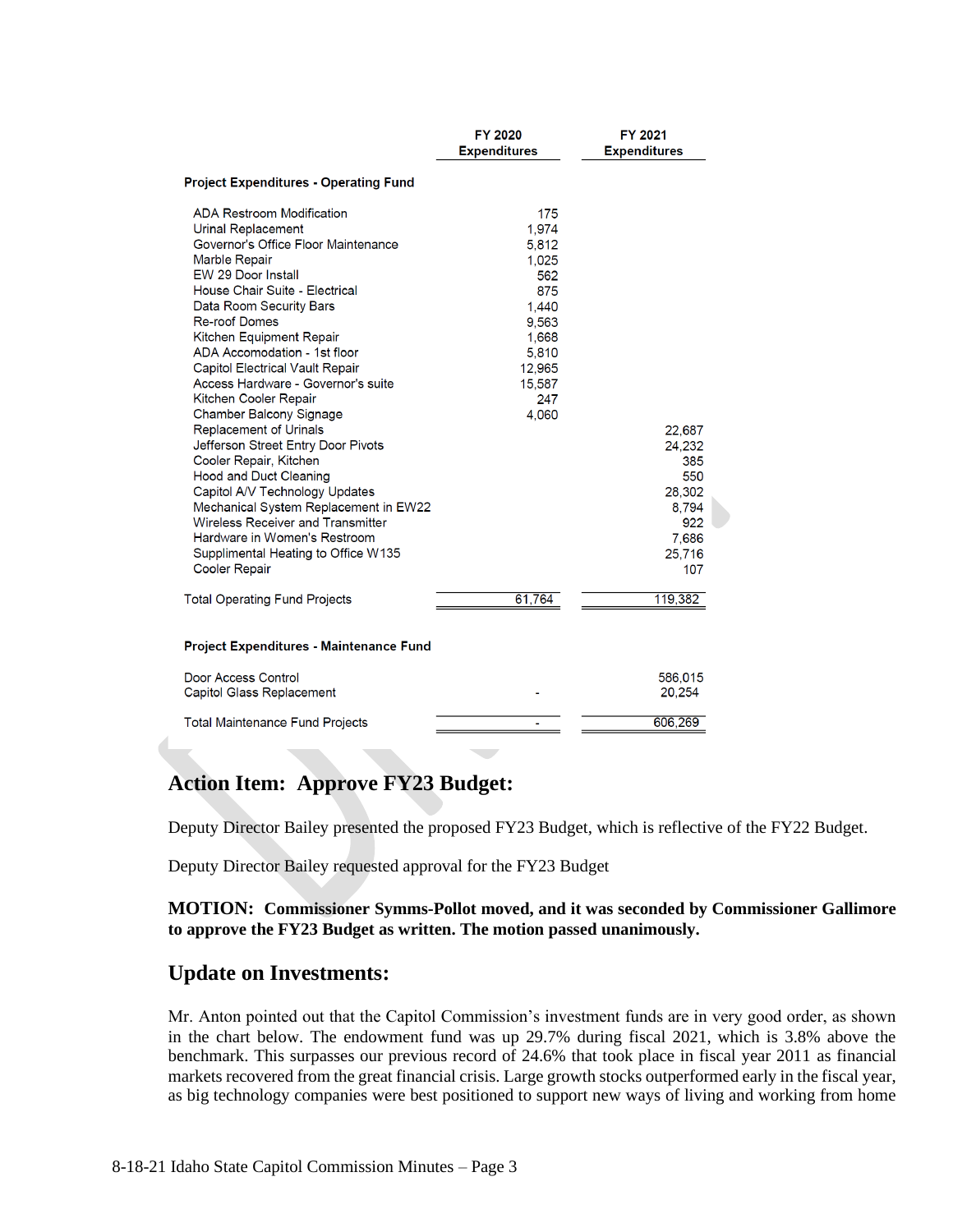due to COVID-19 induced quarantines. Small and value-oriented stocks outperformed in the second half of the fiscal year as effective vaccination efforts enabled a gradual and more broadly dispersed reopening of the economy. Our modest overweight to small and mid-cap stocks was beneficial during the fiscal year. The incredible speed of the financial market recovery would not have been possible without extraordinary monetary and fiscal support and outstanding efforts by the biotech and healthcare communities. Despite the outstanding results, there were challenges in certain parts of the portfolio. The retail and office sectors of our real estate investments were hit hard by COVID-19 quarantines but are recovering and posted positive results in the last two quarters. Fixed income struggled, because interest rates increased after dropped to all-time lows just prior to the beginning of the fiscal year. Credit and TIPS performed well as the economic recovery resulted in spread tightening and inflation expectations escalated, but it was a difficult period for U.S. Treasuries giving the rising rate environment.

#### Analysis of Capitol Endowment funds prepared by the **Endowment Fund Investment Board** For EV 2021

|                                            | Capitol Maintenance Reserve Fund |                         |                         | Capitol Permanent Fund |                        |                        |
|--------------------------------------------|----------------------------------|-------------------------|-------------------------|------------------------|------------------------|------------------------|
|                                            | FY 2021 - Unaudited              | <b>FY 2020</b>          | FY 2019                 | FY 2021 - Unaudited    | <b>FY 2020</b>         | FY 2019                |
| Beginning Balance                          | \$8,909,285                      | \$7,691,419             | \$6,227,066             | \$34,026,440           | \$33,075,848           | \$31,143,131           |
| Transfer b/w Perm and Reserve<br>Receipts* | 1,561,900<br>136,502             | 1,409,300<br>92,885     | 1,406,000<br>85,455     | (1,561,900)<br>212,166 | (1,409,300)<br>746.169 | (1,406,000)<br>969,609 |
| Total Investment Income/(Loss)             | 2,367,251                        | 428,488                 | 551,788                 | 9,796,613              | 1,613,723              | 2,369,108              |
| EFIB Expenses                              | (213, 115)                       | (203, 753)              | (156, 219)              |                        |                        |                        |
| Lands Expenses<br>Requested Distributions  | (162, 013)<br>(2,450,000)        | (184, 054)<br>(325,000) | (172, 671)<br>(250,000) |                        |                        |                        |
| <b>Ending Balance</b>                      | \$10,149,810                     | \$8,909,285             | \$7,691,419             | \$42,473,319           | \$34,026,440           | \$33,075,848           |

\* Receipts for Capitol Maintenance come from license plate revenue, for Capitol Permanent from land revenue

# **Public Outreach / Art, History and Culture Committee**

## **Review of Capitol Curation program FY 22:**

Commissioner Gallimore presented the FY22 Capitol Curation Program Plan to the Commission. Nicole Inghilterra, Capitol Curator, prepared a portfolio highlighting the Capitol Curation Program, to include:

- Collections Management: The Capitol Curation Program creates and maintains collections records, facilitates the use of historic furniture, and facilitates collections plans for Idaho officials.
- Exhibits Program: Statuary Hall: Exhibits in this space will highlight the stories of key citizens and connect visitors to events that shape the Gem State.
- Exhibits Program: Garden Level Wings: Exhibits in this space highlight he creative stories of Idahoans throughout the state's history.
- Exhibits Program: State Treasurer's Suite: The Idaho State House of Representatives has invited the Capitol Curation Program to interpret select spaces in the historic Treasurer's Office Suite.
- Ongoing Services: The Capitol Curation Program and Legislative Services Office (LSO) work together as an inter-agency partnership to manage occupation of the building. ISHS and Capitol Curation Program continue to manage the Idaho Day program. Through the Capitol Curation Program, the Idaho State Historical Society continues to assist in the ongoing work of maintaining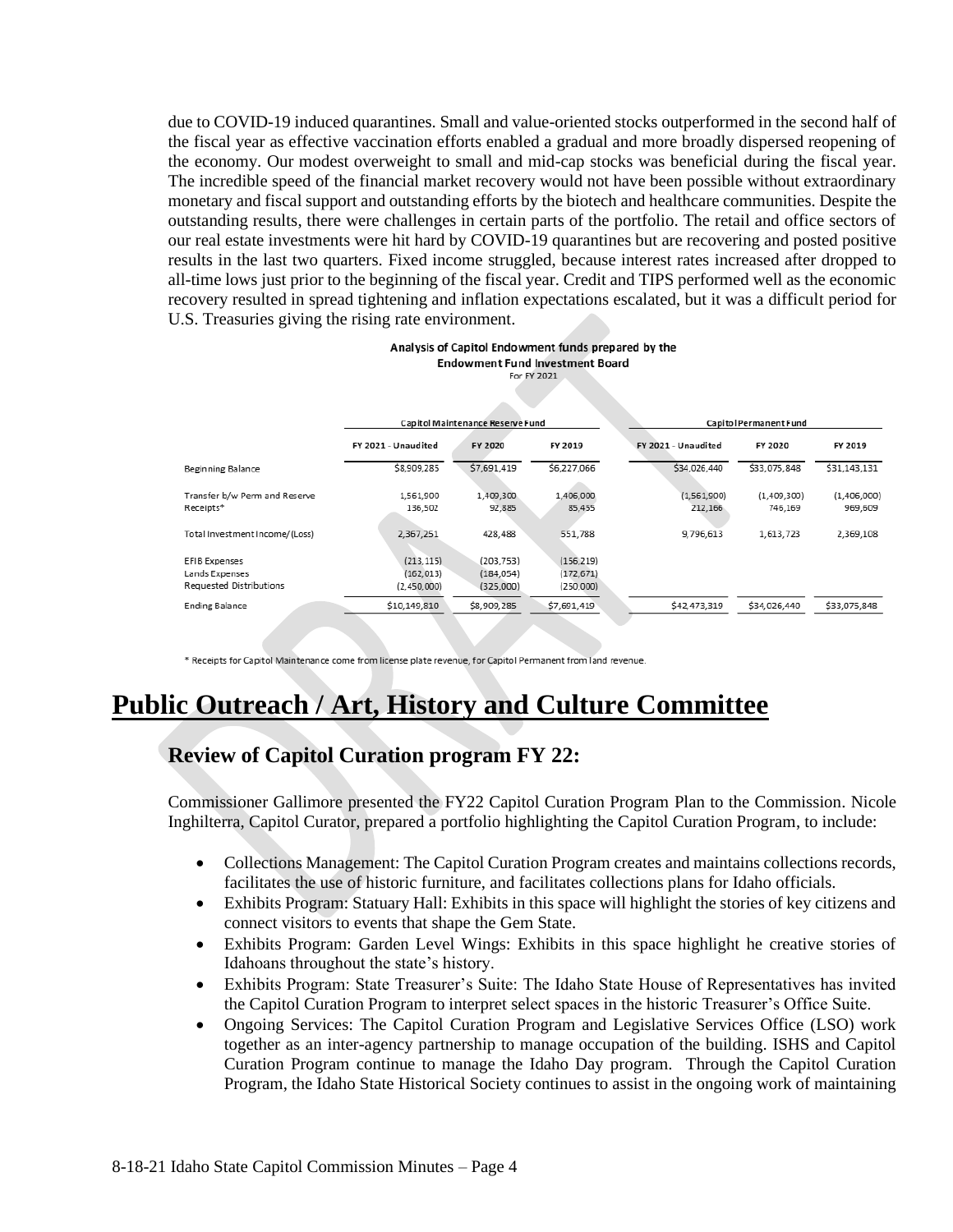the historical structure of the Idaho Statehouse. November and December are the target installation dates.

### **Review and provide comment for ISHS inventory procedures for Capitol Collections items located in statehouse offices:**

Commissioner Gallimore guided the committee through proposed changes and gave an overview of the following:

- Attachment A: Capitol Workflow Quick Reference Guide.
- Attachment B: Welcome to the Capitol Building!
- Appendix C: Wall Hanging Policy clarification. Standardizes the response to wall hanging and prevents damage by providing information and assistance.
- Appendix F: Capitol Collection Annual Inventory Policy
- Appendix G: Capitol Exhibits Policy

#### **Review any other proposed changes to the Capitol Use Manual:**

A public comment period notification will be published on the Admin and Capitol Commission website regarding the updates to the manual. The Commission will meet after the public comment period to go over any public input. The reason for the changes is to improve clarity and remove duplicate language. Key changes include:

- **C**larifying rules and responsibilities and linking those to the statutory rules
- Attachments and appendixes are clarified as to what entity is responsible.
- Interpretive exhibits are different than exhibits that go along with public events. Also, holiday displays are clarified.

# **Design and Construction Committee**

Barry Miller, DPW reported:

## **Completed Work:**

- **Women's Restroom Hardware:** work was done to provide for the ability to set items on a piece of hardware rather than the floor.
- **Kitchen Hood Fire Protection Test/Repair:** Certified for use after some minor repairs.

## **Updates:**

- **Wire Glass Replacement:** Moving ahead quickly, replacing the glass in the dome should be done by end of next week. Scaffolding will be removed around the first of September, with an anticipated finish by the end of October.
- Roof Fall Protection: Starting September 12<sup>th</sup>. To be completed by first part of October.
- **Gallery Railings:** The railings have been designed, awaiting approval from the Division of Building Safety. Encumbered funds are already in place, hopefully allowing for installation prior to next session.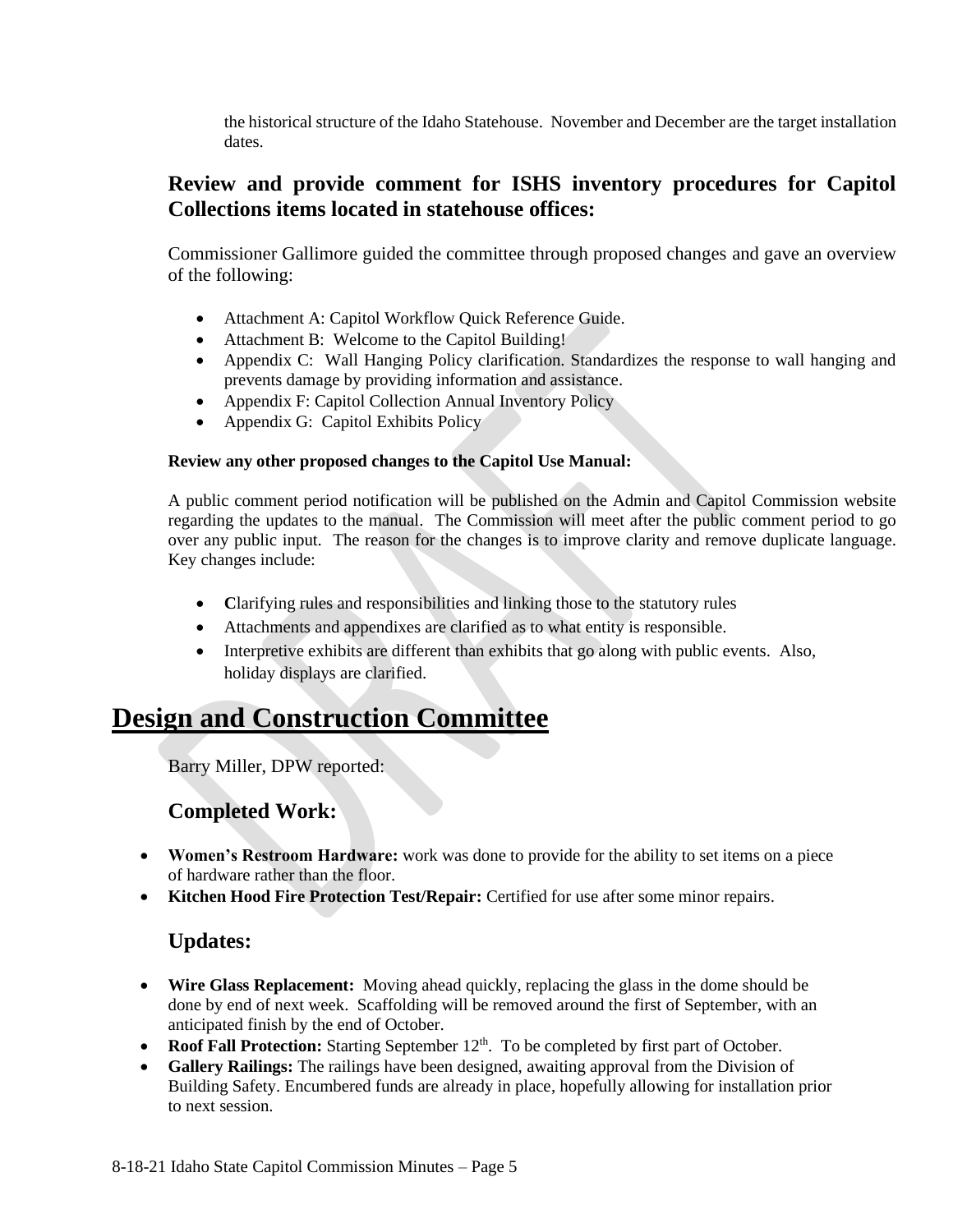- **Dedication Plaque:** Regarding the replacement of the marble dedication plaque that contains a spelling error of Governor Batt's name, as well as an error in the original historic plaque which has a misspelling of Governor Haines' name. This project has proven to be a challenging endeavor because of the location of the plaque, set into carved marble, and no apparent way to pull the plaque off without significant damage. However, Commissioner Reynolds located original pictures of the installation of the plaque, which indicate the possibility of no adhesive behind it, which can be determined by releasing the rosettes to check. A contractor has agreed to come out and check but will not attempt to remove the plaque if there is no movement upon releasing the rosettes. Commissioner Gallimore suggested that maybe the errors on the historic plaque should be acknowledged on the ISHS website and committed to history. Chairman Erstad commented that at least one needs replaced, maybe not the historic one, but the one with Governor Batt's name. The contractor is concerned about removing the historic plaque without damaging it. The Commission discussed the possibility of leaving the historic plaque and including an interpretive sign explaining the misspelling. The newer plaque with Governor Batt's name will be replaced.
- **Historic Treasure's Office:** design drawings have been received and are being reviewed by DBS.
- **Concrete Stair Nosings:** this project was approved at the last Design and Construction meeting and is underway. Jefferson street stairs are being repaired, potentially to be replaced in the future.
- **Sally Port Moisture Investigation:** project approved, will not exceed the approved \$20,000.
- **Bicycle Racks:** We were approached by a nonprofit agency to replace bike racks. Due to marketing materials on bike racks, it was determined that to accept these racks would be sanctioning marketing on the State grounds, therefore, we could not accept the request. Instead, DPW is moving forward with new bike racks, galvanized metal, old style design. New racks are inexpensive and will be paid for by the CC fund.

## **Action Items:**

- **Caulk exterior sandstone ledge at the 4th floor:** in the Senate Majority Caucus Room, it was discovered that a wall was leaking, water coming through the ledge. Repairs were made and the wall inside was painted. Caulking joints were failing, it is recommended to go up and redo all the caulking around the whole building at the cost of \$30,000 dollars.
- **Paint exterior window sashes:** paint on exterior windows needs to be redone every 7-10 years. The estimate for repainting all the windows around the building is \$325,000 dollars. It is possible to due various phases annually, but south facing windows are ready to be painted at \$80,000, and the west facing windows should be done as well, as both are exposed to sun the most.
- **Reset/Repair sandstone walls on the east and west street side stairwells:** Garden level mortar joints need repointed. Bench cap seating needs resettled. An estimated \$40,000 is needed for the east and west ends of building
- **Upgrade A/V System:** 2 years ago, the commission approved starting a project to upgrade with an appropriated budget of \$100,000. So far, \$83,000 has been spent. Because of the pandemic era, there is a desire in the future to make the av system within the capitol have the ability for virtual access and input. That work was elevated and a million dollars from covid relief was used to enhance the ability for virtual work. There are now 4 final phases, totaling \$745,000, to finish. Phase 1 is \$350,000 to replace all of the projectors in the capitol building. Can Cares Act funds be used for project? David Hahn from DFM will check into that and circle back around.